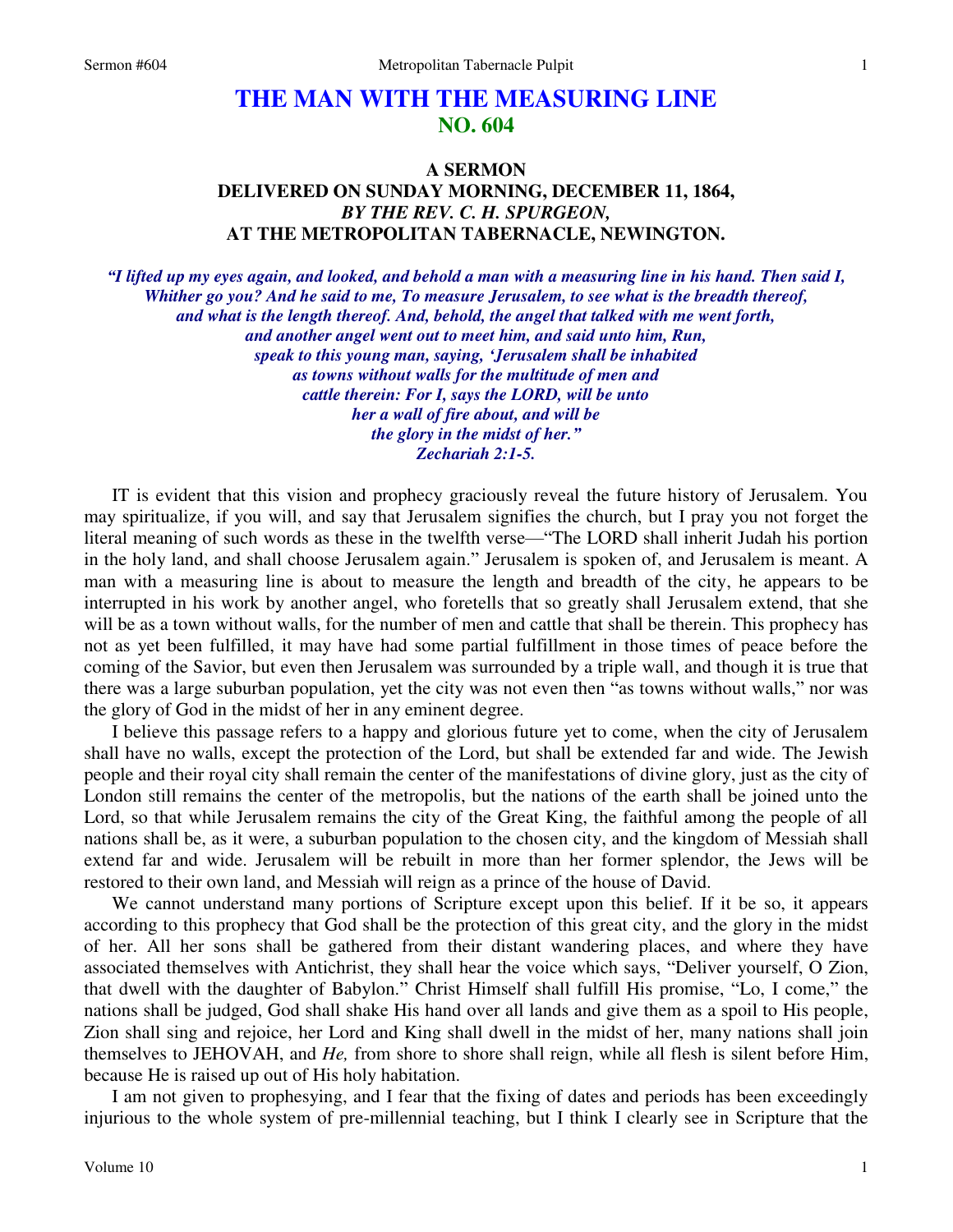Lord Jesus Christ will come—so far I go, and take my stand—that He will come *personally* to reign upon this earth. At His coming it appears clear to me that He will gather together the Jewish people, that Jerusalem shall become the metropolis of the new empire, which shall then extend from pole to pole, from the river even to the ends of the earth. If this be a correct interpretation of prophecy, you may read the whole of this chapter through and understand it, you have the key to every sentence, without such a belief I see not how to interpret the prophet's meaning.

Dear friends, we may sometimes refresh our minds with a prospect of the kingdom which is soon to cover all lands, and make the sun and moon ashamed by its superior glory. We are not to indulge in prophesies as some do, making them their spiritual food, our meat and drink, but still we may take them as choice morsels, and special delicacies set upon the table, they are condiments which may often give a sweeter taste, or, if you will, a greater pungency and savor to other doctrines, prophetic views light up the crown of Jesus with a superior splendor, they make His manhood appear illustrious as we see Him still in connection with the earth, to have a kingdom *here* as well as there, to sit upon a throne here as well as in yonder skies, to subdue His adversaries even upon this Aceldama, as in the realm of spirits, to make even this poor earth upon which the trail of the serpent is so manifest, a place where the glory of the Lord shall be revealed and all flesh shall see it together.

If our view of prophecy be the correct one, it seems to be in perfect harmony with all the doctrines of the Gospel. God certainly did elect His people the Jews, He made a covenant with His servant Abraham, and albeit you will remind us that this was only a temporal covenant, I would remind you that it was the type of the spiritual one, and it would be an unhappy reflection for us if the typical covenant should prove to be only temporary as well as temporal, if that came to an end, and if God cast away, in any sense, the people whom He did foreknow, it might augur to us the ill foreboding that perhaps He might cast away His spiritual seed also, and that those who were chosen as the spiritual seed of Abraham, might yet be cut off from the olive into which they had been grafted. If the natural branches are cast away forever, why not the grafted branches too?

But here is our joy, the God who swore unto His servant Abraham that to him and to his seed would He give the land forever, has not gone back from His word, they shall possess the land, their feet shall joyously tread its fruitful acres yet again, they shall sit every man under his own vine and under his own fig tree, and none shall make them afraid, and so the spiritual seed to whom the spiritual heritage is given as by a covenant of salt, they also shall possess their heritage forever, and of their rightful portion no robber shall despoil them.

Now, I think it cannot be said that I have avoided the immediate meaning of the passage before us, and that I have selected the vision as a text merely to accommodate it to my own purpose. You have now before you the intention and mind of the Spirit of God, so far as I am able to perceive it, and having spoken thus far upon it, I now feel at liberty to interpret the vision in what is commonly called a more spiritual sense, begging you, however, not to think that I make the spiritual sense override the sense I have already given, for the mind of the Spirit in the passage is ever to be respected far beyond any human accommodation, and though the accommodation may seem to be less historical and more suitable for Sabbath food to the people of God, yet remember, God's sense stands first, and our sense is only to be regarded and respected as it stands in harmony with other portions of Holy Writ. My heart is so taken up with the present state of my church and congregation that I feel moved to use my text in its application to us, and I think it may well bear such an application. May God teach it and bless it to us.

First, dear friends, *I want you to lift up your eyes with Zechariah and see the man with the measuring line,* secondly, *to open your ears with Zechariah and hear the voice of the prophesying angel,* and then, thirdly, *I want you to go your ways and publish abroad the commands of this angel.*

**I.** First, then, LET US SEE THE MAN WITH THE MEASURING LINE IN HIS HAND.

All Zechariah's visions are remarkably simple. They are not like Isaiah's when he saw the Lord sitting upon a throne, high and lifted up, nor or they like Ezekiel's when he beheld living creatures with four faces, and wheels full of eyes. Zechariah had not imagination enough to be capable of beholding

2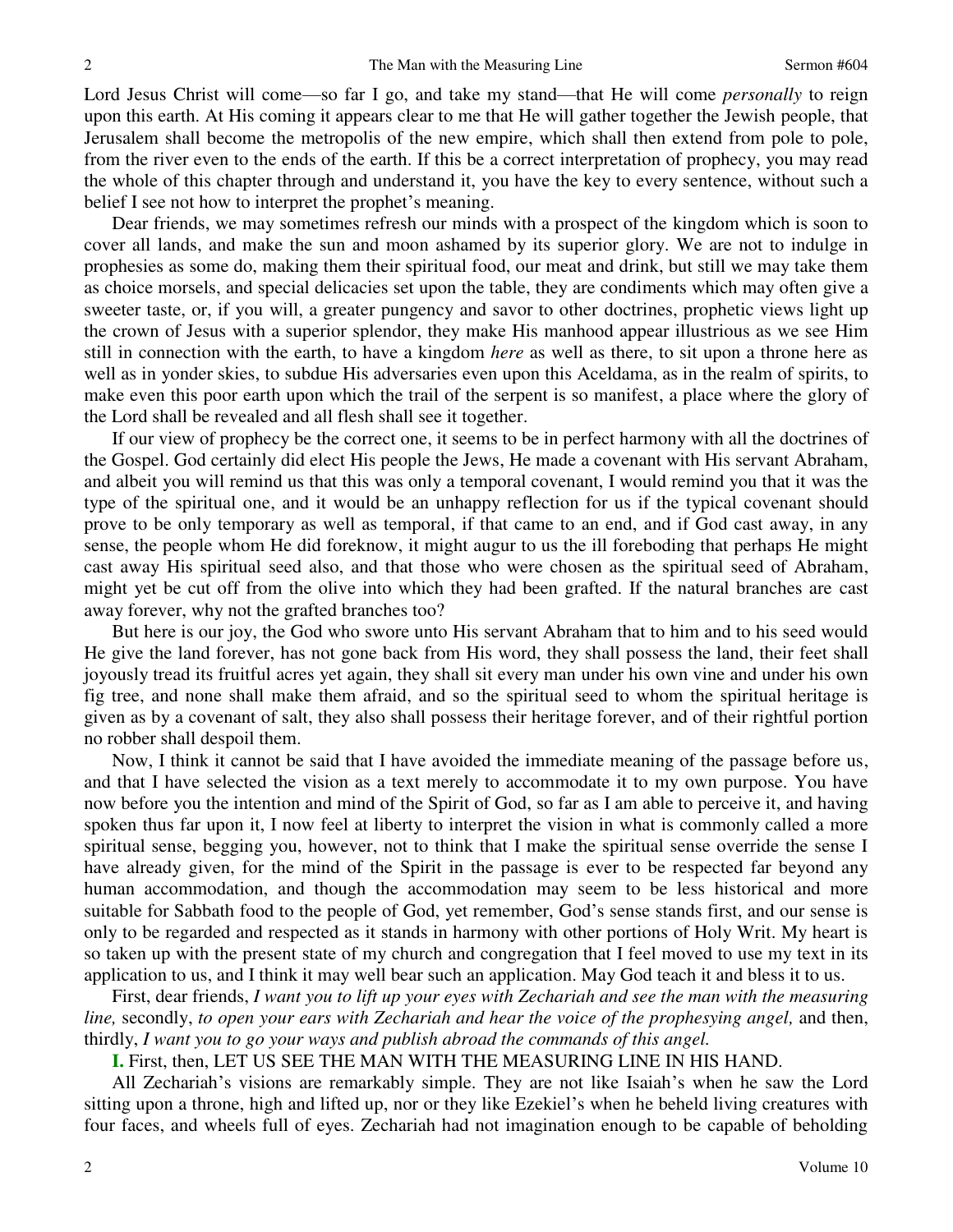with due appreciation visions so complicated and mysterious. He was not the proper instrument of God for the revelation of these more mysterious matters, but the Lord had a place for him and a vision for him too. How sweet to be a servant of God in *any* position! He sees simply a man, an ordinary architect, going forth with a measuring line to measure the city of Jerusalem—a very simple sight—and without any stretch of the imagination you can all picture the man with his line.

If this man in the text is to be viewed *as an angel,* commissioned by God to take measurements of that city, he would be sure to do it accurately, and his measurements would be instructive could he reveal them to us. Since they are hidden from our eyes, let it be enough for us to perceive that the city *has* measurements, has a settled length and breadth, that the measurements can be taken, and that we have divine authority for asserting that they have been taken.

This leads us to contemplate the doctrine of predestinating love, with its line of grace, and its plans of wisdom. God's city of Jerusalem is not to be built haphazardly. The line marks out and measures how long the wall shall be, and where the corner shall be placed, and how far the other wall shall be carried, and where it shall come to an end. The towers are counted, the bulwarks are considered. Every single item and particular of the sacred architecture of the church of God is written down in the decree of the Most High.

Every *man* has his plan, and shall not the Most High God? He is esteemed to be a simpleton who begins to erect a building with no sort of idea how it will look at the close, who is waiting till the topstone is brought out before he conceives in his mind any sort of idea of what the building will be like. You would never employ a person without foresight as an architect, and if a man were foolish enough to do this with his own building, all who heard of it would make it the theme of laughter. It cannot be supposed, therefore, to be so with God. Your belief in His wisdom supposes that He has a plan, nay, necessitates that there should be a design in the divine mind.

Moreover, you cannot separate the thought of omniscience from God. If God be omniscient, He knows the end from the beginning. He sees in its appointed place, not merely the cornerstone which He has laid in fair colors, in the blood of His dear Son, but He beholds in their ordained position each of the chosen stones taken out of the quarry of nature, and polished by His grace, He sees the whole from corner to cornice, from base to roof, from foundation to pinnacle. He has in His mind a clear knowledge of every stone which shall be laid in its prepared space, and how vast the edifice shall be, and when the topstone shall be brought forth with shoutings of, "Grace! Grace! unto it."

Deny the decree of election, and what see you? You see the work of grace without God's superintendence in it. What would *creation* be if God had not been absolutely present there? Can we conceive of a single creature formed without the creating purpose of God? Is there a fish in the sea, or a fowl in the air which was left to chance for its creation? Nay, in every bone, joint and muscle, sinew, gland, and blood vessel, you mark the presence of God working everything according to the design of infinite wisdom.

Shall God be present in creation, ruling over all, and not in *grace?* Shall grace be left in a state of chaos while creation is ordered by the Most High? Look you at providence! Who knows not that not a sparrow falls to the ground without your Father? Even the hairs of your head are all numbered. Every dark and bending line meets in the center of Your love. It is our joy to believe that the measuring line is used in our trials and our troubles. If He ordained the number ten, who, can make it eleven? If He fill the cup but half-full, even satanic agency cannot fill it to the brim. God weighs the mountains of our griefs in scales, and the hills of our tribulation in balances.

And shall there be a God in providence and not in grace? What! shall He ride in the chariot of the clouds, and put a bit into the mouth of the tempest, and rein in the wild steeds of the storm, and yet shall He leave the greater work of His grace, His third dominion, the grandest and the best, to the will of man, to the fickle choice of the creature? Shall He make the glorious salvation of Jesus an unsettled thing, to be kicked about as a football by the free agency of man? Shall divinity stand as lackey to the creature's changeful choice? Never! He will have mercy on whom He will have mercy, He will have compassion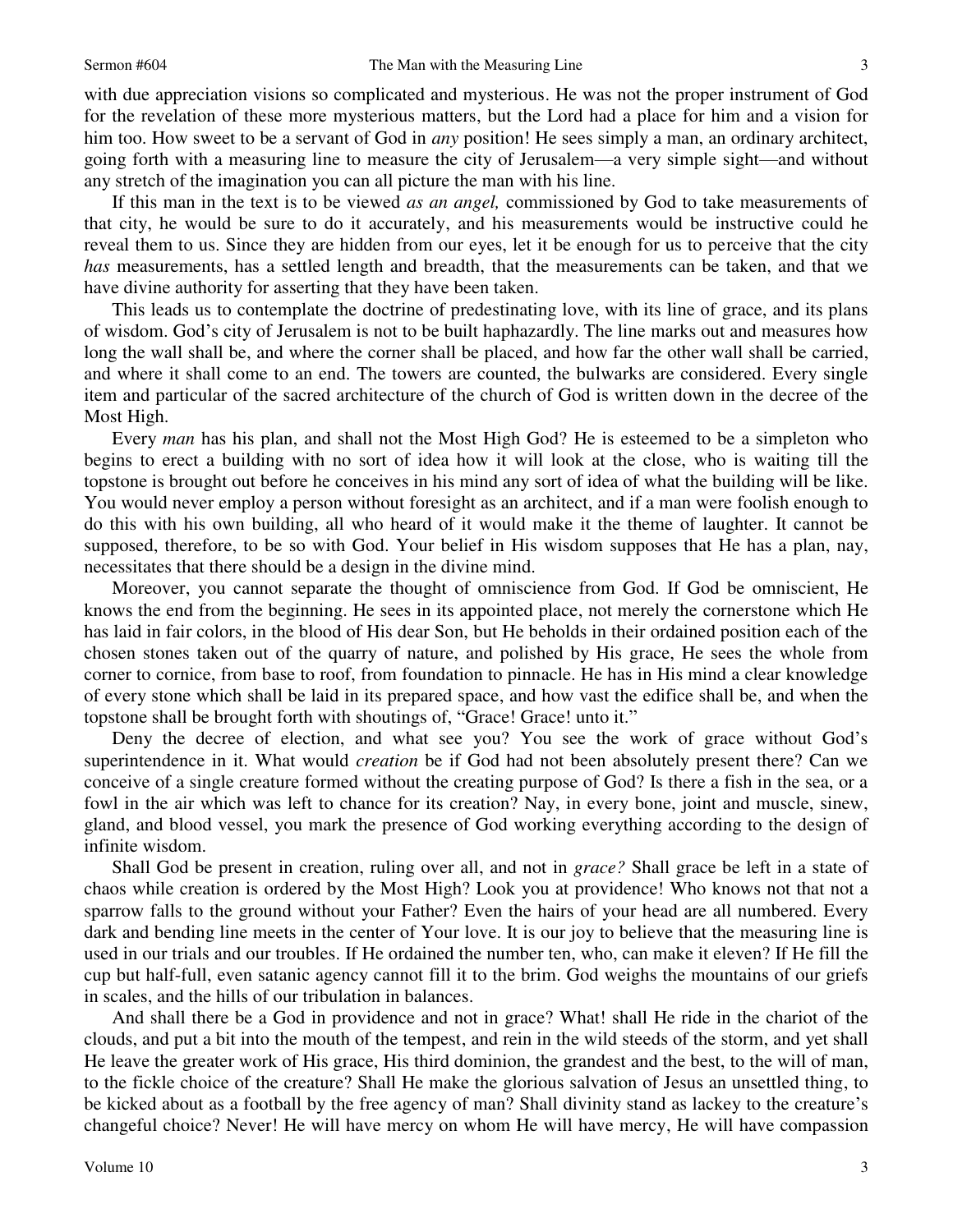on whom He will have compassion, and at the last it shall be seen that in every chosen vessel of mercy, JEHOVAH did as He willed with His own, and in every separate instance of salvation, and in every part and portion of the work of grace, the Lord reigned as King forever, and did as He willed, and glorified His own name. I see a man with a measuring line, and I rejoice to see him, and thank God that it is written, "The foundation of God stands sure, having this seal, The Lord knows them that are His."

It is just possible that the man in the text was *nothing but a man.* At any rate, we may often see apparitions of men with measuring lines, and while I have an intense reverence to *the angel* with the measuring line, I must confess an entire dislike to *the man* with the measuring line. How often, brethren, have we seen men with the measuring line endeavoring to estimate the length and breadth of God's true church. Some of them take a *very long line,* and they begin to calculate how many Protestants, Roman Catholics, and members of the Greek Church there may be throughout the world, and then they write down all these millions as being Christians.

Now, we beg to differ from the estimate, how we wish we *could* agree with it, glad enough should we be to hope that these were all true members of the church of God, but when we remember the errors with which one section of the church is polluted almost beyond hope, when we remark the absence of all spirituality in others, when we see how the mass of nominal Christians are living without God and without Christ, when we reflect upon the many criminals, harlots and open sinners who would, according to this rule, be called Christians, we beg to remind the man with the measuring line, "They are not all Israel which are of Israel," and although they may all lie upon the threshing floor, "What is the chaff to the wheat? says the LORD." The field is the world, but among the wheat many tares are growing, multitudes are gathered here, not in the valley of decision, but in the plains of outward profession, and a separating day must come.

If we were to measure in this way, we should certainly be deluded, we should find Christians whom we could not trust, Christians who did not know their creed, Christians who did not rejoice in the name of Christ, Christians without faith, without hope, and strangers to the commonwealth of Israel. Christians merely in name cannot be Christians, for "Except a man be born again, he cannot see the kingdom of God." "He that believes on Him is not condemned: but he that believes not is condemned already, because he has not believed in the name of the only begotten Son of God."

Again, I very frequently see another man with a measuring line. He is *of a very sad countenance,* and looks out upon the universe through blue spectacles. He will never fall into the error of the first man, but delights in the opposite extreme. "Oh!" he says, as he wrings his hands in a kind of delicious misery, "the people of God are a handful, a remnant, a child might number them." He likes right well that hymn*—*

### *"Dear Shepherd, of Thy chosen* **few,** *Thy former mercies here renew."*

He wishes his minister to preach from, "Fear not, *little* flock," or this one, "Strait is the gate, and narrow is the way, which leads unto life, and *few* there are that find it." Sometimes Despondency takes the shape of a man's fearing that he himself shall not enter, now there is something humble about that, and therefore it is bearable, but in frequent instances, Despondency is married to Pride, and then it is not despondency about themselves, but about all the rest of the human family. *They* are doubtless the men, and "wisdom will die with them." They hear of backsliders, and they conclude that all professors will backslide. They have read a story of some famous minister who stained his character, and they believe that all ministers are mere pretenders. They hear of Mr. Liberal, who was noted for his generosity, and for his zeal in the cause of Christ, and yet he turned out to be generous with other men's money, and to be thought little better than a thief, and Despondency shakes her head, and says, "I told you so, all men are liars." "Lord! are there few who shall be saved?" is the constant question of Despondency, and every day she lives, she keeps making the measuring line a little and a little shorter, till perhaps the day will come when Despondency shall prophesy the destruction of the Christian faith, the return of the Papacy,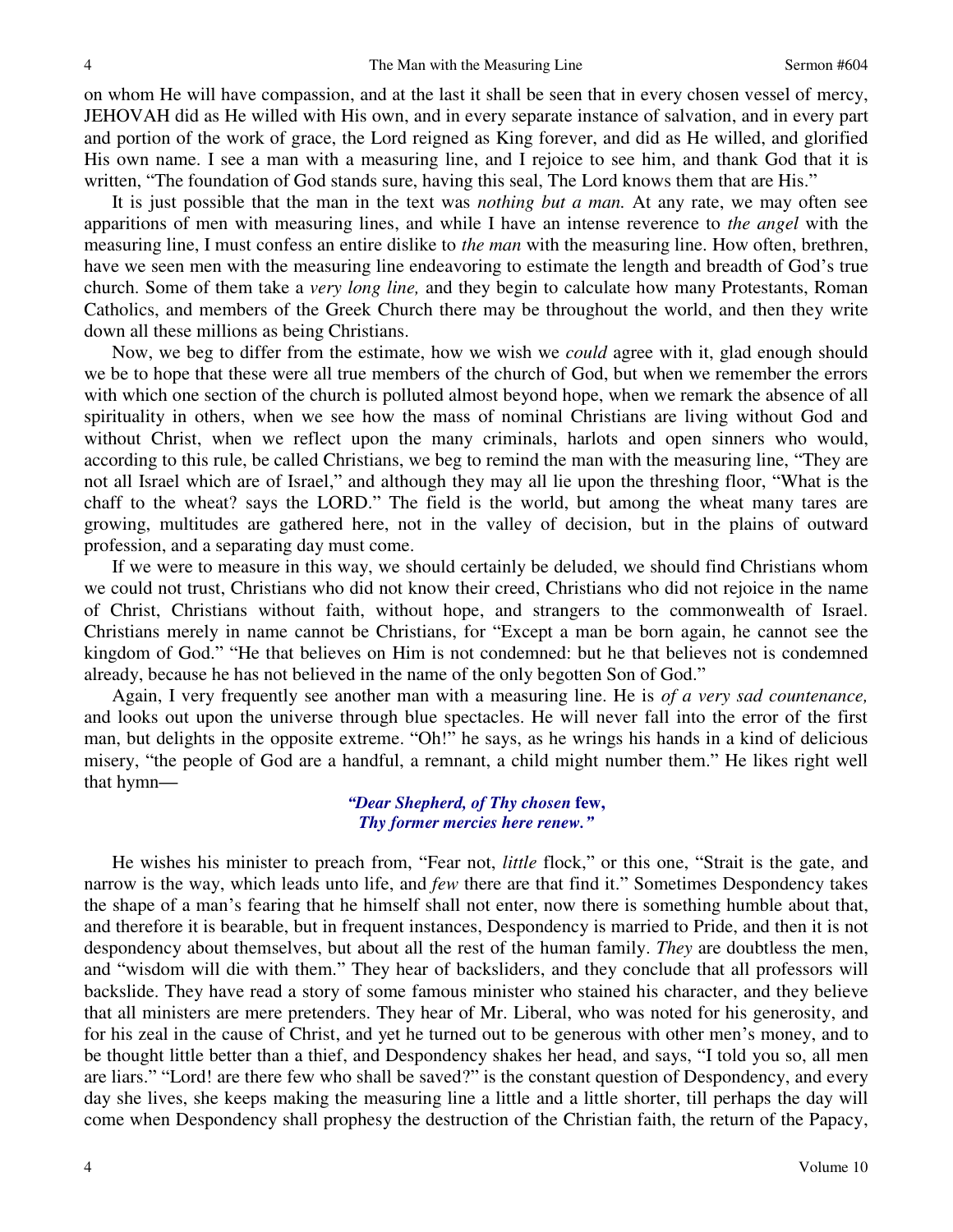and the outpouring of the vials and say, "The faithful fail from among men, Zion is under a cloud." "A day of clouds and of thick darkness," is the only description of the present age which this spirit allows to be correct.

Perhaps Despondency herself may die in the dark, believing that she is not included in the line of the covenant of grace. Well, now, I must confess, I am thankful that God has not set our desponding brother to measure His Zion, I am grateful that He is pleased to keep that in His own hands, or it might be woe forever to many of the brightest of the Lord's people.

Certain men occasionally come across my path that carry a measuring line which was originally made either by one called *Mr. False Experience,* or *Mr. Proud Experience.* These brethren will not believe any to be Christians who have not experienced precisely the same emotions, doubts, fears, trembling, horrors, terrors, ecstasies, delights or raptures, which they themselves have felt. They get hold of every Christian professor, and they do with him as Procrustes did with men in his day, they take him into their bedchamber, and there is their bed of experience, the exact length that it should be, if the brother to be judged be not long enough to reach from head to foot, then they have a rack ready for him, and they will pull his limbs a little, or, if he should happen to be rather longer than themselves, then their pride is more aggrieved still, and it is likely enough that a sharp two-edged sword of censure will take off his head so as to accommodate him to the length of the couch.

Perhaps you know certain professors of this kind, and if you live in their midst, the only path of wisdom will be to hold your peace. They are supposed to have received information by special revelation from on high that their particular rut and that rut alone, leads to the land where sorrow is unknown. See them put on their spectacles, and sit as a sort of jury to investigate a candidate for church membership. This poor young man only professes to have been converted some three months. If they entertain his case at all it is with the decided determination ultimately to reject him. Thus they begin with him, "Have you ever experienced such-and-such law-work in your soul? Were you ever led to curse God, and to feel the awful corruptions of your nature, tempting you to blaspheme the Holy Ghost?" The poor young man can only say he knows himself to be a sinner, lost by nature and saved by grace through faith in Christ. They shake their heads and tell him it is a mere natural, notional faith. As he has not known the law-work which they have known, he is of no good whatever. They affect to hope for him, but they mean all the while that they do not believe in him an atom.

Another class of emotional religionists steers by another star, they question the inquirer from another catechism, "Have you been carried up to the third heaven, like Paul? Can you say, 'Whether in the body, or out of the body, I cannot tell, God knows'"? Such brethren sometimes will put such questions as this, "Do you feel any pleasure whatever when you are with your friends? Can you take a walk in the fields and find enjoyment in the singing of birds and in the foliage of the trees?" And if you answer, "Yes, thank God, I can." Ah! they are sickened at you, you are not spiritually-minded. If you can look at works of art and admire them, if you can view the works of God in creation and feel any pleasure, they are astonished at you, and think you carnal. As for themselves, they have attained to such a superfine degree of spirituality, that they have purified all the *common* sense out of themselves as well as the *"sense*.*"* Dr. Watts says*—*

### *"May purge ourselves from sense and sin, As Christ the Lord is pure."*

He meant by "sense" *feeling,* mere carnal feeling, but I am afraid that some have really purged themselves from sense in the ordinary acceptance of the term, and might very well claim that their spirituality was not at all akin to worldly wisdom, for it is remarkably akin to absurdity and cant. Now, I thank God that the measuring line is not in the hands of the experimentalists, and bless my Master that it is written, "Whosoever believes that Jesus is the Christ is born of God," and "We know that we have passed from death unto life because we love the brethren."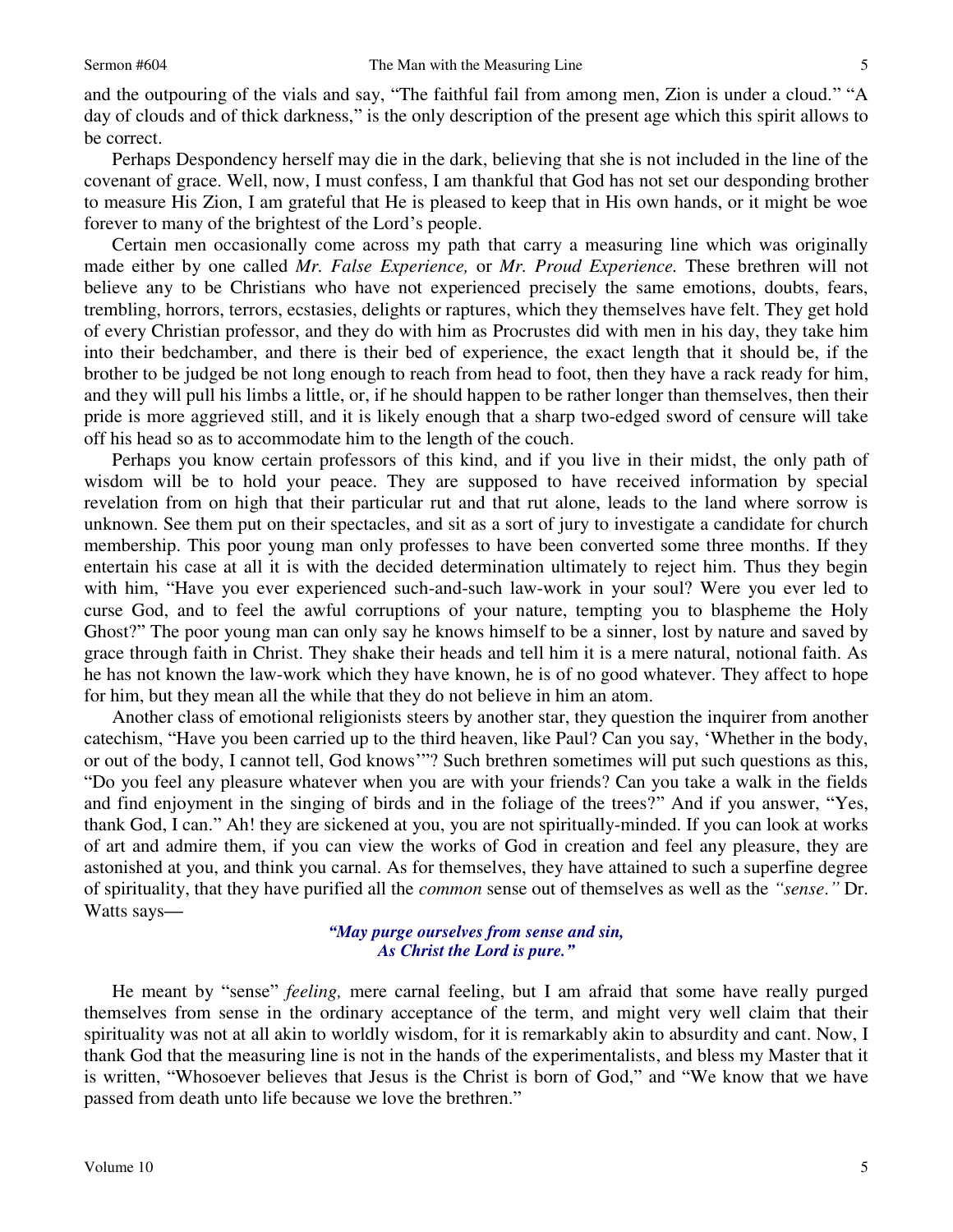I have also seen the measuring line in the hands of others—*Doctrinalists*. Yes, and their line has five marks which were originally made by John Calvin, and if your opinions do not square exactly to the standard, you are cut off from all part and lot in the blessings of vital godliness. Zion is certainly built according to the arrangement of the five points, and therefore if any brother does not comprehend and receive them all, he is not a *weak* believer, but according to the measuring line of our rigid friends, he is not a believer at all. You know, brethren, that there is no soul living who holds more firmly to the doctrines of grace than I do, and if any man asks me whether I am ashamed to be called a Calvinist, I answer, I wish to be called nothing but a Christian, but if you ask me, do I hold the doctrinal views which were held by John Calvin, I reply, I do in the main hold them, and rejoice to avow it.

But, my dear friends, far be it from me even to imagine that Zion contains none within her walls but Calvinistic Christians, or that there are none saved who do not hold our views. Most atrocious things have been spoken about the character and spiritual condition of John Wesley, the modern prince of Arminians. I can only say concerning him, that while I detest many of the doctrines which he preached, yet for the man himself I have a reverence second to no Wesleyan, and if there were wanted two apostles to be added to the number of the twelve, I do not believe that there could be found two men more fit to be so added than George Whitefield and John Wesley. The character of John Wesley stands beyond all imputation for self-sacrifice, zeal, holiness, and communion with God, he lived far above the ordinary level of common Christians, and was one of whom the world was not worthy. I believe there are multitudes of men who cannot see these truths, or, at least, cannot see them in the way in which we put them, who nevertheless have received Christ into their hearts, and are as dear to the heart of the God of grace as the soundest Calvinist out of heaven. I thank God we do not believe in the measuring line of any form of bigotry.

I remember meeting with one who knew, yes, he knew how many children of God there were in the parish where he lived, there were exactly *five*. I was curious to know their names, and much to my amusement he began by saying, "There is *myself."* I stopped him at this point, with the query whether he was quite sure about the *first* one. Since then, his character has gone I know not where, but certainly he will get on better without it than with it, yet he was the first on his own list, and a few others of his own black sort made up the five. There were in the other places of worship to which he did not go, men, whose characters for integrity and uprightness, ay, and for spirituality and prayerfulness, would have been degraded by being put into comparison with him, and yet he, *he* was set as judge in Israel, and was to know exactly how many people of God were in the village. Oh! I bless God that we have learned to have very little respect for the vision of *the man* with the measuring line. When we see an angel with it, if such be the intention of the vision, we are glad enough. "The Lord knows them that are his," but when we see *a man* with it, we tell him that he must give us a warrant from God, and show us how he is to know the elect by any other method than that laid down in Scripture, "By their fruits you shall know them."

Notice that this vision soon departed. The prophet does not seem to have dwelt long upon it. Almost as soon as it appeared, it disappeared. Perhaps it is not a good thing for the people of God at any time to be much engaged in numbering the people. It is a question what was the particular sin of David in numbering the people. I will not enter into it just now, but I do fear that it is hard for us to number the people at any time without committing a sin, either the greatness of their number may lift us up and inflate us with pride, or the littleness of their number may make us despond and doubt the strength of God. The vision of *the man* with the measuring line is only to be looked upon for a moment, and then it may depart. We, therefore, ask you to close your eyes to that, and open your ears to the voice of that covenant angel, who, interrupting the man, began to tell Zechariah good things concerning times to come.

**II.** From my text it appears, dear friends, THAT WE ARE TO LOOK FOR A GREAT EXTENSION OF THE KINGDOM OF CHRIST.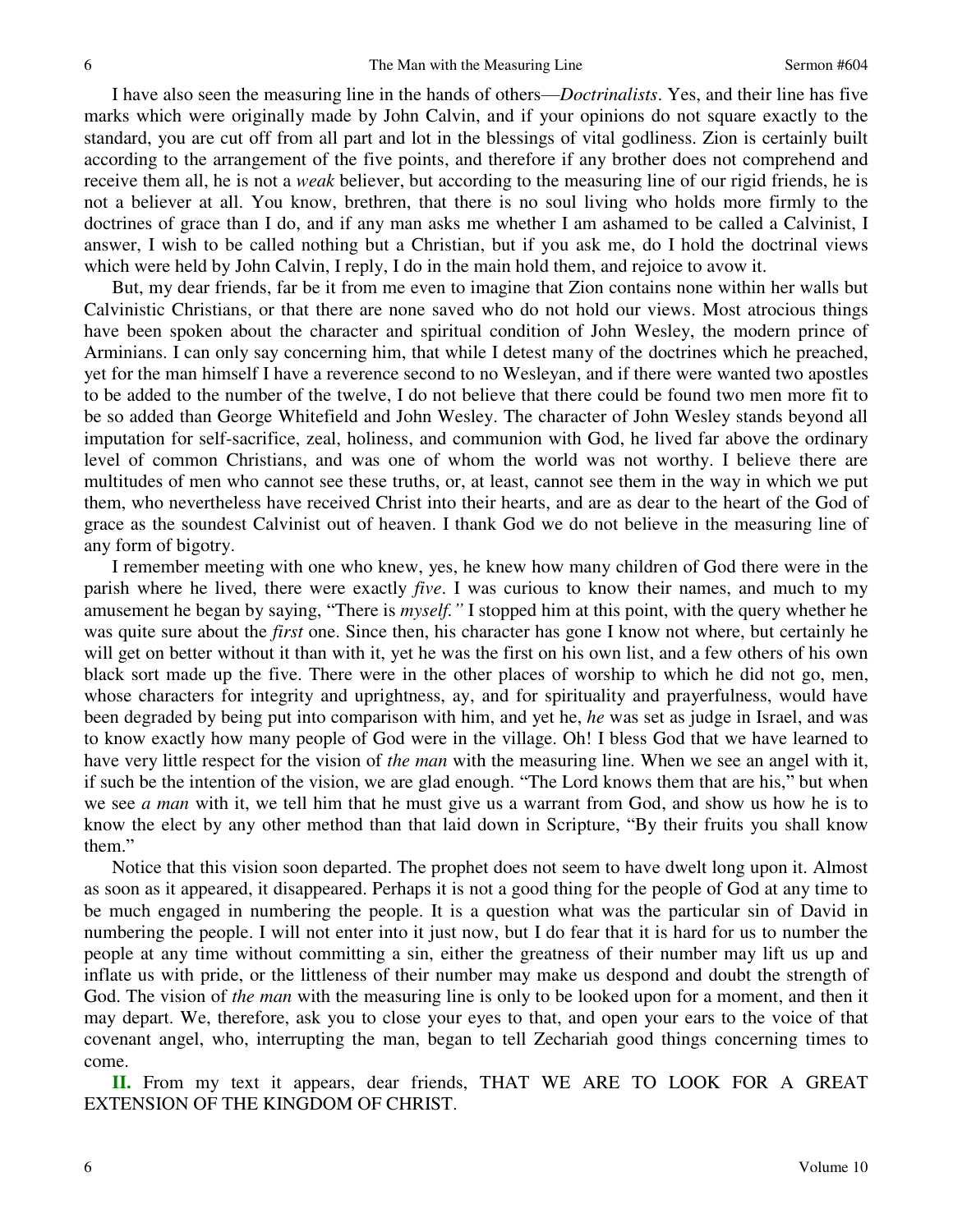I hope we are to look for it *now*. Jerusalem shall be inhabited "as towns without walls." There are those in this place who remember when, if you crossed Blackfriars Bridge, you scarcely met with a house, as soon as ever you had crossed the bridge from London, you were in the country at once. They still survive among us to see how this great city has not only swollen to this district, but has gone right on for miles, and threatens to absorb mile after mile of the country. Such an extension we are to expect in Christ's church. It began with twelve apostles, it was soon swollen to some four hundred brethren, it was increased by three thousand more on the day of Pentecost, there were added afterwards to the church daily of such as should be saved.

The Gospel was preached throughout all regions. The children of God were found in Athens and Corinth, in Derbe and Lystra, from all parts of the earth the elect were gathered out. The kingdom extended, the Gospel was preached in Spain as well as Italy, it passed on to Gaul, it came to Great Britain. In these after days it still continues to spread. A new world has been discovered, the religion of Jesus has been carried there. The immigrants, who are peopling great islands of the southern sea, bear with them the religion of Jesus Christ. Everywhere the kingdom grows. There is, as it were, a little core and center of believers from among the Jewish people, but all around these there spreads a vast multitude of whom I might almost say that no man can number them.

In our portion of Christ's church it has been upon a small scale the same. Beginning with but a handful of men, God has been pleased to add hundred after hundred till He has extended our number to a great host, but I do trust that what it is now is only the nucleus around which there is to be built a yet mightier church. I would to God that now He might open the windows of heaven and pour us out a blessing, and so multiply us that the present thousands of this church might be altogether lost in the numbers yet added. Truly, I would not ask it for this church alone, but that other churches all around may derive health from our prosperity, that God may raise up out of our loins churches which shall be our sons and daughters, which shall again beget spiritual children, so that the kingdom of Christ may come, and His name be exalted in the land.

We are to look for an extension. I want to encourage our elders and deacons, and all our brothers and sisters, to be looking for it. We have prayed for God's blessing, if ever a people prayed, we have. There has been an earnestness, I am sure, about the most of the brethren here, which cannot be without its reward. We have pleaded the name of Jesus even unto tears, and God does not answer prayer if He does not send us a blessing. We have used His Son's name, we have pleaded His own promise, we have asked in faith, nothing doubting, and the blessing *must* come. Let us look for it, and as sure as ever effect follows cause, so surely must we receive an extension of this church.

It appears from the vision that *the supply for all the number shall be as great as is required.* "Jerusalem shall be inhabited as towns without walls for the multitude of men and cattle therein." The cattle are the provisions for the population. What is to be done with so large a church? How are the converts to be seen after? How are the members to be fed with spiritual food? "As your day, so shall your strength be." Whatever provision the church shall want, God will give it. JEHOVAH-JIREH is His name. This city of London has not overgrown its supplies, while we may be astonished at the population, we may be equally astonished at the provision. It shall be so in the kingdom of grace. God will raise up in the midst of any growing church the proper men to look after the converts and see to their spiritual health. We have no need to be under any alarm in this respect, "All necessary grace will God bestow."

Other friends are afraid that if there is so large an extension of the church, there will be many added to it who are not believers, and that consequently the church may be increased, but not really strengthened. That too, is supplied in the text, "I, says the LORD, will be *a wall of fire round her,"* both to keep out her enemies and to protect her from the incoming of false friends. It is the church's duty to see to it that she admits not unworthy persons knowingly, but her best guard is the presence of God. It is written, "Of the rest dared no man join himself to them."

7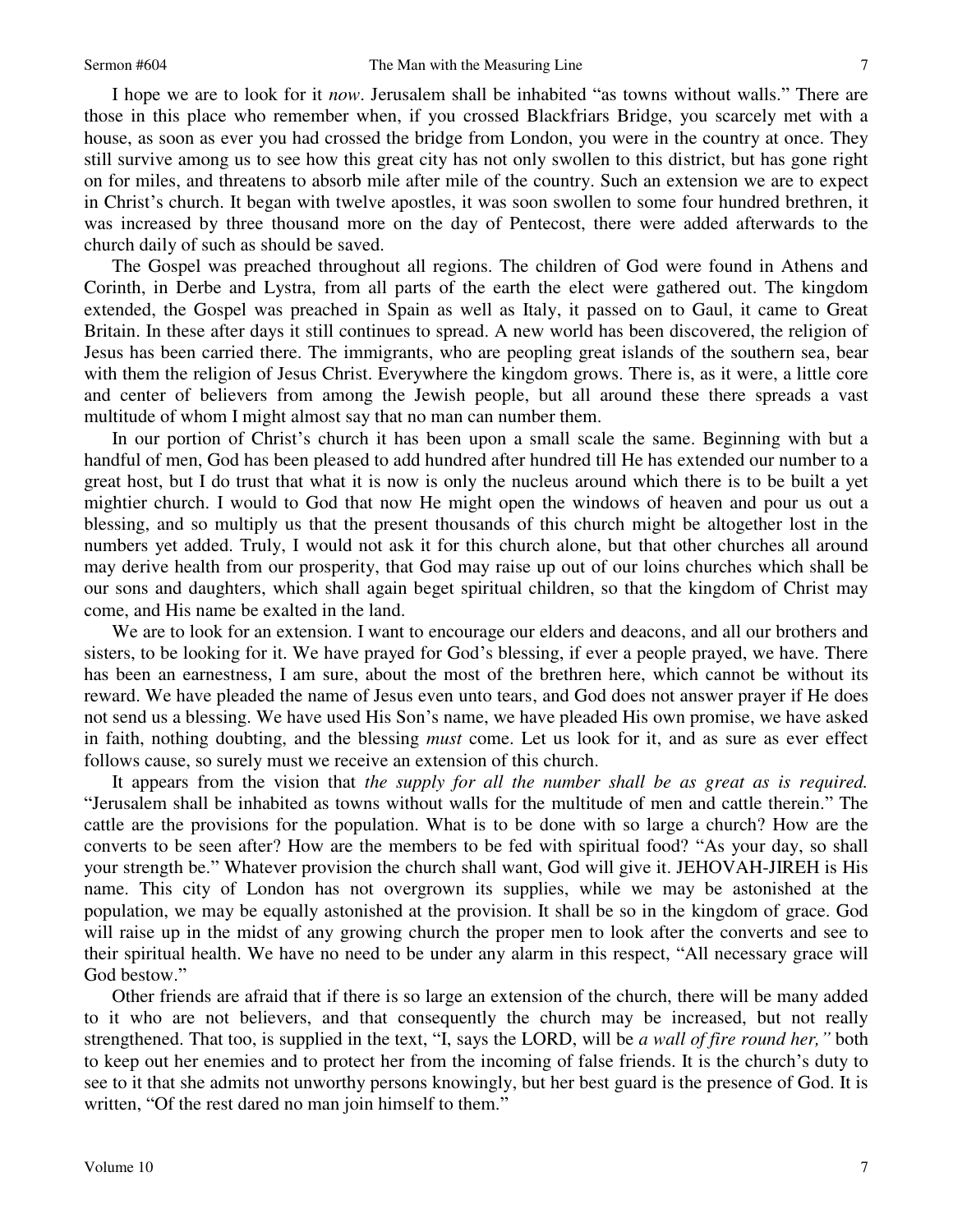You remember the death of Ananias and Sapphira? It came in opportunely, just at the time when the church was rapidly increased. That solemn judgment set a wall of fire round about the church, so that ungodly persons dared not hypocritically come to be united with them. And so will God do to His church now. The traveler, when he wishes to keep out the wild beasts, makes a ring of fire, and then the lion is shut out, and God makes a ring of fire round His church, and the enemy is kept at a distance. China is said to be protected by a wall of stone, Old England is shielded by her wooden walls, but the church of God has a better wall still, for she has the divine wall of fire, her enemies cannot break through this to destroy the meanest of her citizens, and her false friends shall say to themselves, "Who among us can dwell with the eternal burnings?" and so shall keep back from a church which is visibly sheltered and protected by the presence of the Most High.

Observe, dear friends, while the church is thus supplied and thus protected, *she does not lack for glory.* Her glory, however, does not lie in her numbers, or in the provision made for them, but in the presence of God. "I will be the glory in the midst of her." Let us never cease to pray for this. Let the church distinctly recognize that the Holy Spirit is in the midst of the church now. When we sing—

### *"Come, Holy Spirit, heavenly Dove,"*

we *mean* rightly enough, but the words must not be understood to mean that the Spirit of God is not here, for He *is* in the midst of His church continually, and He dwells among His people as the Shekinah in the temple, and your bodies are the temples of the Holy Ghost, God dwells in you. Our prayer must be, "You that dwell between the cherubim, shine forth! Stir up your strength and come and save us." The glory of a church does not lie in the architecture of the place where she meets, or in the eloquence of her minister, nor in the greatness of her number, nor the abundance of her wealth, nor the profundity of her learning, it lies in her God. "Let God arise, let his enemies be scattered." "O God, when you went forth before your people, when you did march through the wilderness; Selah: the earth shook, the heavens also dropped at the presence of God: even Sinai itself was moved at the presence of God, the God of Israel." Here then lies the church's best hope, let her make this the grand object of her prayer, that the Lord may be the glory in the midst.

To close up this point, let us observe that doubtless at such seasons, *divine love shall be very sweetly enjoyed among all the members.* For the eighth verse says—though I do not intend to push our investigations further than the text—"He who touches you, touches the apple of my eye." We never know so much of our nearness and dearness to God as when we, in common with the rest of God's people, are visited with the joy of His presence. How differently things look in the sunshine from the way in which they appear without it. Ride along this land of ours when the rain is pouring down, or the mists have gathered, and what a dull, dreary wilderness it seems, and these London streets, what a settlement for convicts they appear in the midst of our thick fogs! but let the sun shine forth as it did this morning, let the mists be scattered, and then even the leafless trees have a golden light upon them, and all nature rejoices, and the meanest and poorest landscape becomes, after its sort, sublime.

So when our hearts are dull and heavy, and the church of God is in the same state, how poor everything appears! but when the Lord shines forth, and the Sun of Righteousness arises with healing in His wings, then the doctrines of grace, how precious! then the ministry of the Gospel, how effectual! then the means of grace, how dear! the people of God, how estimable! the things of God, how delightful! O that we may have this! We have a right to expect it! We do not deserve it, but God has promised it. Let us give Him no rest till we have it! Stay your measuring, O Despondency! Stay your measuring, O Bigotry! Stay your censures, you who cut off the people of God, and hearken while the angel prophesies that the kingdom of Christ shall grow and increase, till, like a city without walls, Jerusalem shall have for her glory the presence of the Lord, and for her boundary nothing but the will of the Most High.